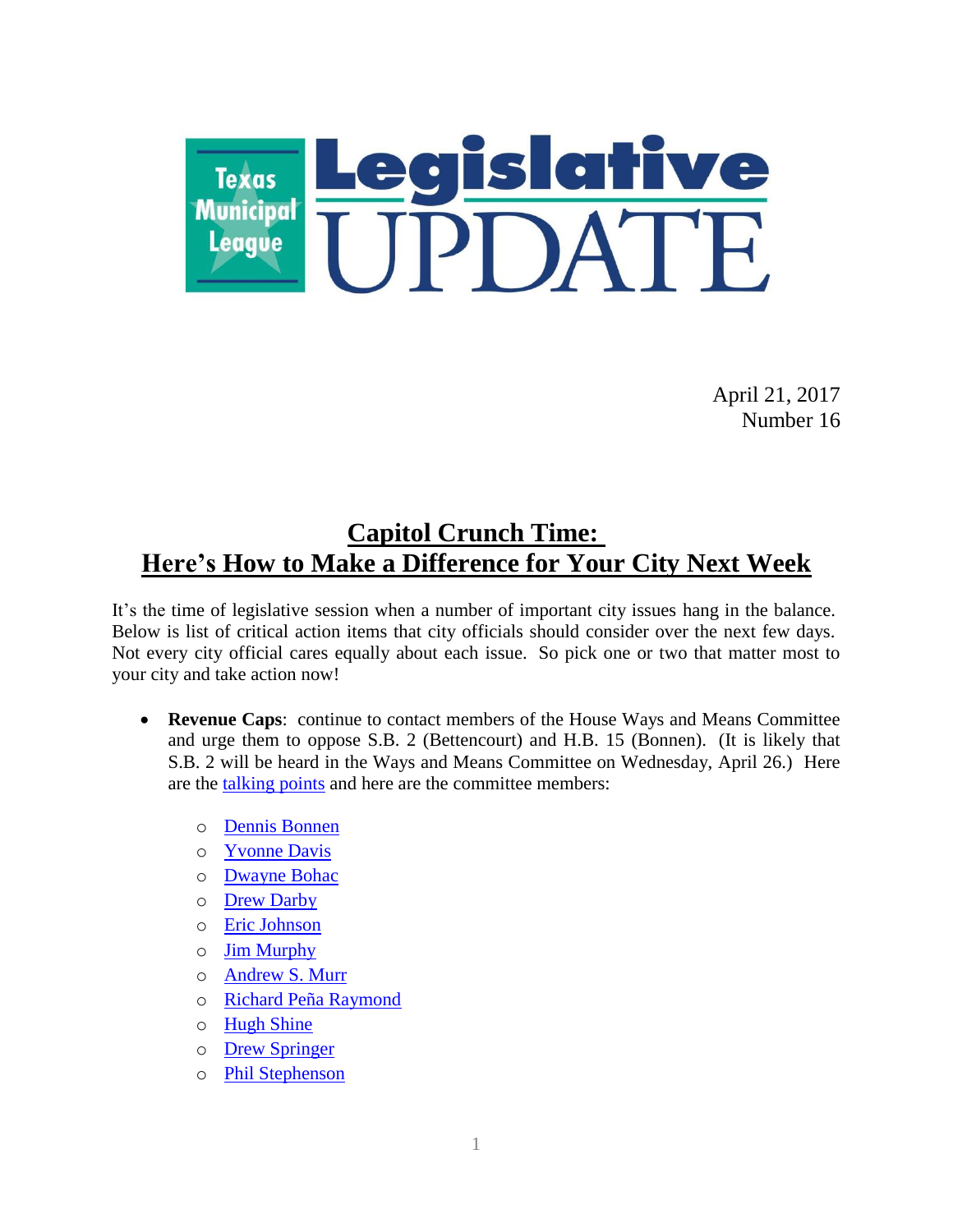- **Annexation**: contact members of the House Land and Resource Management Committee and urge them to oppose H.B. 424 (Huberty), H.B. 299 (Larson), H.B. 2272 (Scofield), and S.B. 715 (Campbell). Each of these bills would end city annexation by allowing a vote only of people being annexed, instead of the entire region. Here are the [talking points,](https://www.tml.org/p/AnnexationHouseSheet2017.pdf) here is a [study](https://www.tml.org/p/TML%20TXP%20Annexation%20DRAFT%20April%202016%201.1.pdf) showing the economic impact of restrictive annexation laws, and here are the committee members:
	- o [Abel Herrero](http://www.house.state.tx.us/members/member-page/?district=34)
	- o [Cecil Bell](http://www.house.state.tx.us/members/member-page/?district=3)
	- o [Ernest Bailes](http://www.house.state.tx.us/members/member-page/?district=18)
	- o [César Blanco](http://www.house.state.tx.us/members/member-page/?district=76)
	- o [Wayne Faircloth](http://www.house.state.tx.us/members/member-page/?district=23)
	- o [Matt Krause](http://www.house.state.tx.us/members/member-page/?district=93)
	- o [Lynn Stucky](http://www.house.state.tx.us/members/member-page/?district=64)
- **Small Cell Nodes**: contact members of the House State Affairs Committee and urge them to oppose H.B. 2838 (Geren) and S.B. 1004 (Hancock). These bills would end any reasonable control over vertical structures in city rights-of-way and require city taxpayers to subsidize private industry. Here are the [talking points](https://www.tml.org/p/TMLOppositionSB1004.pdf) and here are the committee members:
	- o [Byron Cook](http://www.house.state.tx.us/members/member-page/?district=8)
	- o [Helen Giddings](http://www.house.state.tx.us/members/member-page/?district=109)
	- o [Tom Craddick](http://www.house.state.tx.us/members/member-page/?district=82)
	- o [Jessica Farrar](http://www.house.state.tx.us/members/member-page/?district=148)
	- o [Charlie Geren](http://www.house.state.tx.us/members/member-page/?district=99)
	- o [Ryan Guillen](http://www.house.state.tx.us/members/member-page/?district=31)
	- o [Ken King](http://www.house.state.tx.us/members/member-page/?district=88)
	- o [John Kuempel](http://www.house.state.tx.us/members/member-page/?district=44)
	- o [Morgan Meyer](http://www.house.state.tx.us/members/member-page/?district=108)
	- o [René Oliveira](http://www.house.state.tx.us/members/member-page/?district=37)
	- o [Chris Paddie](http://www.house.state.tx.us/members/member-page/?district=9)
	- o [Eddie Rodriguez](http://www.house.state.tx.us/members/member-page/?district=51)
	- o [John T. Smithee](http://www.house.state.tx.us/members/member-page/?district=86)
- **Short Term Rentals**: contact members of the House Urban Affairs Committee and urge them to oppose H.B. 2551 (Parker) and S.B. 451 (Hancock). These bills would permit disruptive party house rentals in all residential subdivisions. Here are the [talking points](https://www.tml.org/p/Short%20Term%20Rental%20Preemption%20Talking%20Points.pdf) and here are the committee members: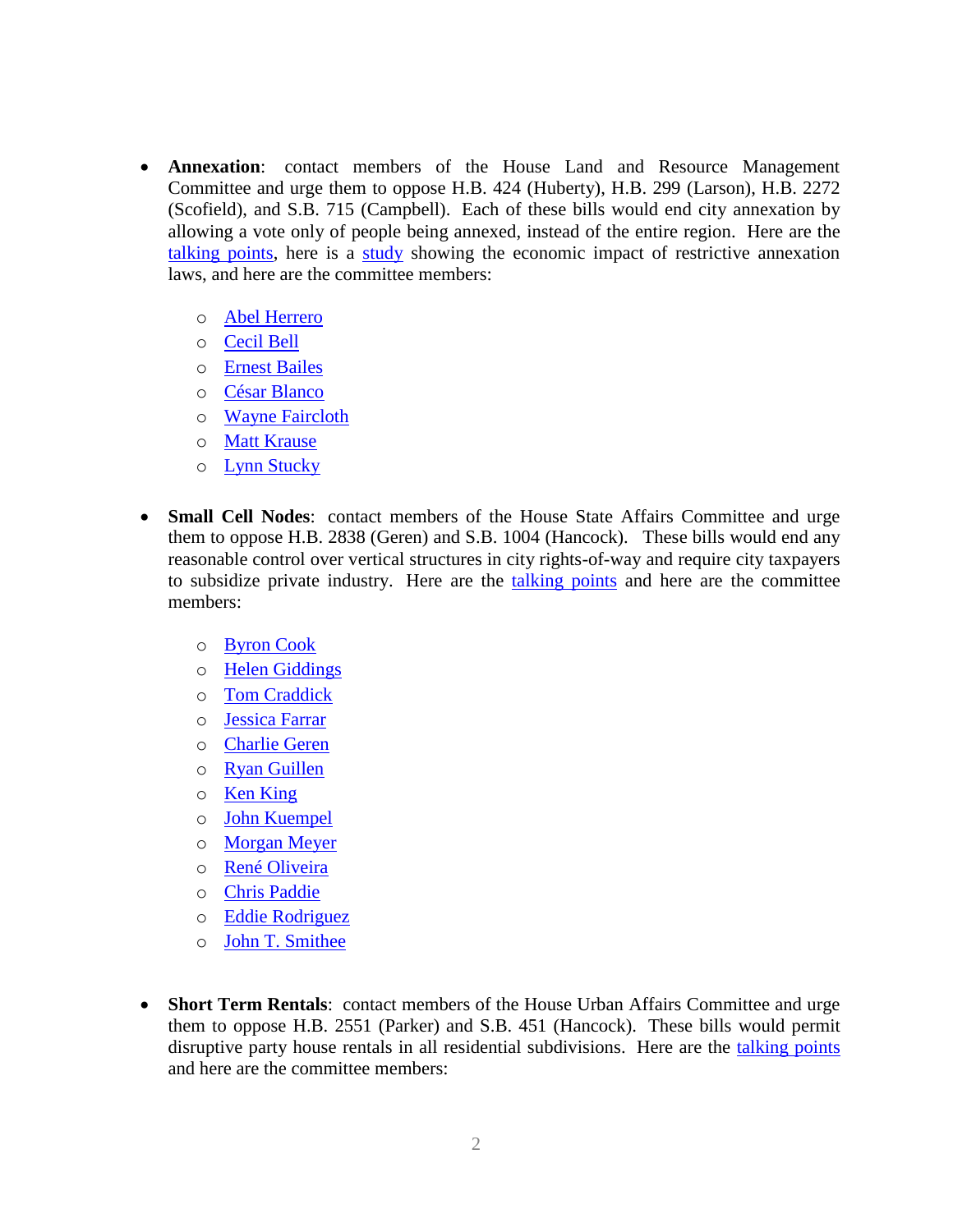- o [Carol Alvarado](http://www.house.state.tx.us/members/member-page/?district=145)
- o [Jeff Leach](http://www.house.state.tx.us/members/member-page/?district=67)
- o [Diego Bernal](http://www.house.state.tx.us/members/member-page/?district=123)
- o [Gary Elkins](http://www.house.state.tx.us/members/member-page/?district=135)
- o [Jason Isaac](http://www.house.state.tx.us/members/member-page/?district=45)
- o [Jarvis D. Johnson](http://www.house.state.tx.us/members/member-page/?district=139)
- o [Bill Zedler](http://www.house.state.tx.us/members/member-page/?district=96)
- **City Fee Email Notification**: contact members of the House Urban Affairs Committee and urge them to oppose S.B. 737 (Hancock) and H.B. 1557 (Parker). These bills would impose burdensome requirements any time a city imposes a new fee or fee increase, such as a complicated email notification system and hearing process. Here are the talking [points](https://www.tml.org/p/City%20Fee%20Notification%20Talking%20Points.pdf) and here are the committee members:
	- o [Carol Alvarado](http://www.house.state.tx.us/members/member-page/?district=145)
	- o [Jeff Leach](http://www.house.state.tx.us/members/member-page/?district=67)
	- o [Diego Bernal](http://www.house.state.tx.us/members/member-page/?district=123)
	- o [Gary Elkins](http://www.house.state.tx.us/members/member-page/?district=135)
	- o [Jason Isaac](http://www.house.state.tx.us/members/member-page/?district=45)
	- o [Jarvis D. Johnson](http://www.house.state.tx.us/members/member-page/?district=139)
	- o [Bill Zedler](http://www.house.state.tx.us/members/member-page/?district=96)
- **Transportation Network Companies**: contact members of the Senate Business and Commerce Committee and urge them to oppose H.B. 100 (Paddie), which would preempt city regulation of transportation network companies (e.g., Uber and Lyft). Here are the committee members:
	- o [Kelly Hancock](http://www.senate.texas.gov/member.php?d=9)
	- o [Brandon Creighton](http://www.senate.texas.gov/member.php?d=4)
	- o [Craig Estes](http://www.senate.texas.gov/member.php?d=30)
	- o [Robert Nichols](http://www.senate.texas.gov/member.php?d=3)
	- o [Charles Schwertner](http://www.senate.texas.gov/member.php?d=5)
	- o [Larry Taylor](http://www.senate.texas.gov/member.php?d=11)
	- o [John Whitmire](http://www.senate.texas.gov/member.php?d=15)
	- o [Judith Zaffirini](http://www.senate.texas.gov/member.php?d=21)
- **Manufactured Housing**: contact members of the House Land and Resource Management Committee and urge them to oppose H.B. 1852 (Lucio) and S.B. 1248 (Buckingham), which would limit a city's ability to regulate manufactured home parks. Here are the committee members: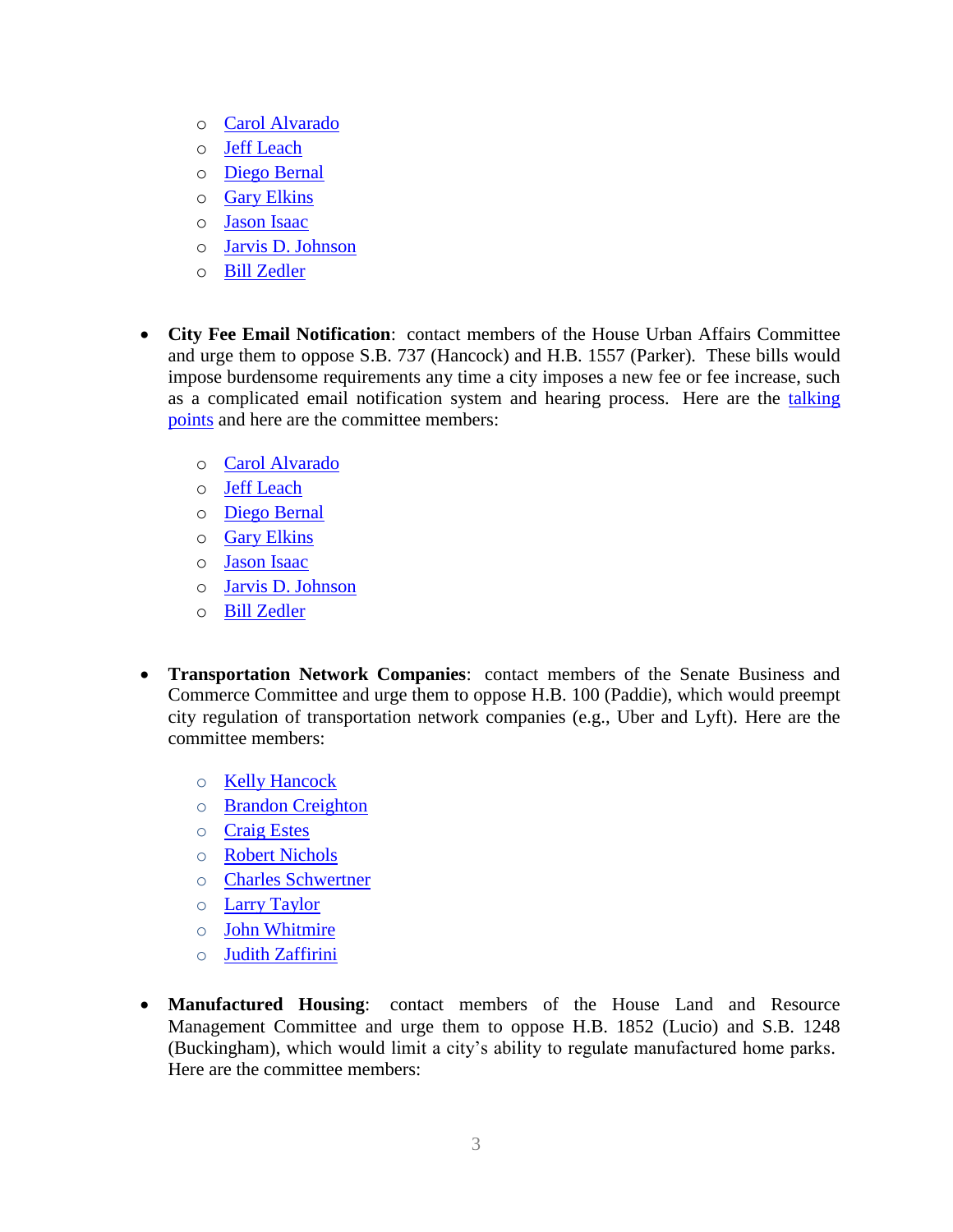- o [Abel Herrero](http://www.house.state.tx.us/members/member-page/?district=34)
- o [Cecil Bell](http://www.house.state.tx.us/members/member-page/?district=3)
- o [Ernest Bailes](http://www.house.state.tx.us/members/member-page/?district=18)
- o [César Blanco](http://www.house.state.tx.us/members/member-page/?district=76)
- o [Wayne Faircloth](http://www.house.state.tx.us/members/member-page/?district=23)
- o [Matt Krause](http://www.house.state.tx.us/members/member-page/?district=93)
- o [Lynn Stucky](http://www.house.state.tx.us/members/member-page/?district=64)
- o [Senfronia Thompson](http://www.house.state.tx.us/members/member-page/?district=141)
- o [John Wray](http://www.house.state.tx.us/members/member-page/?district=10)

# **DON'T FORGET: Mandatory Local Debt Reporting**

[House Bill 1378,](http://www.legis.state.tx.us/tlodocs/84R/billtext/html/HB01378F.htm) passed during the 2015 legislative session, requires every city to annually report various figures related to the city's amount of debt. A city can satisfy the reporting requirement in one of two ways: (1) compile the requisite debt information in a self-created report that is posted to the city's website; or (2) complete the state comptroller's [online debt](https://www.comptroller.texas.gov/transparency/local/hb1378/apply.php)  [reporting form](https://www.comptroller.texas.gov/transparency/local/hb1378/apply.php) and either: (a) upload it to the comptroller's website; or (b) post to the city's website.

The comptroller's office recently updated its H.B. 1378 webpage to include a "Local Entity Debt Lookup" feature. As of this writing, 219 Texas cities have posted their debt reports on the comptroller's website.

The local debt information required to be in the annual report, whether created by the city or by using the comptroller's form, is as follows:

- 1. The amount of all authorized debt obligations;
- 2. The principal of all outstanding debt obligations;
- 3. The principal of each outstanding debt obligation;
- 4. The combined principal and interest required to pay all outstanding debt obligations on time and in full;
- 5. The combined principal and interest required to pay each outstanding debt obligation on time and in full;
- 6. The amounts required by Nos. 1-5 limited to authorized and outstanding debt obligations secured by property taxes, expressed as a total amount and per capita amount;
- 7. The following for each debt obligation: (a) the issued and unissued amount; (b) the spent and unspent amount; (c) the maturity date; and (d) the stated purpose for which the debt obligation was authorized;
- 8. The current credit rating given by any nationally recognized credit rating organization to debt obligations of the political subdivision; and
- 9. Any other information that the political subdivision considers relevant or necessary to explain the values.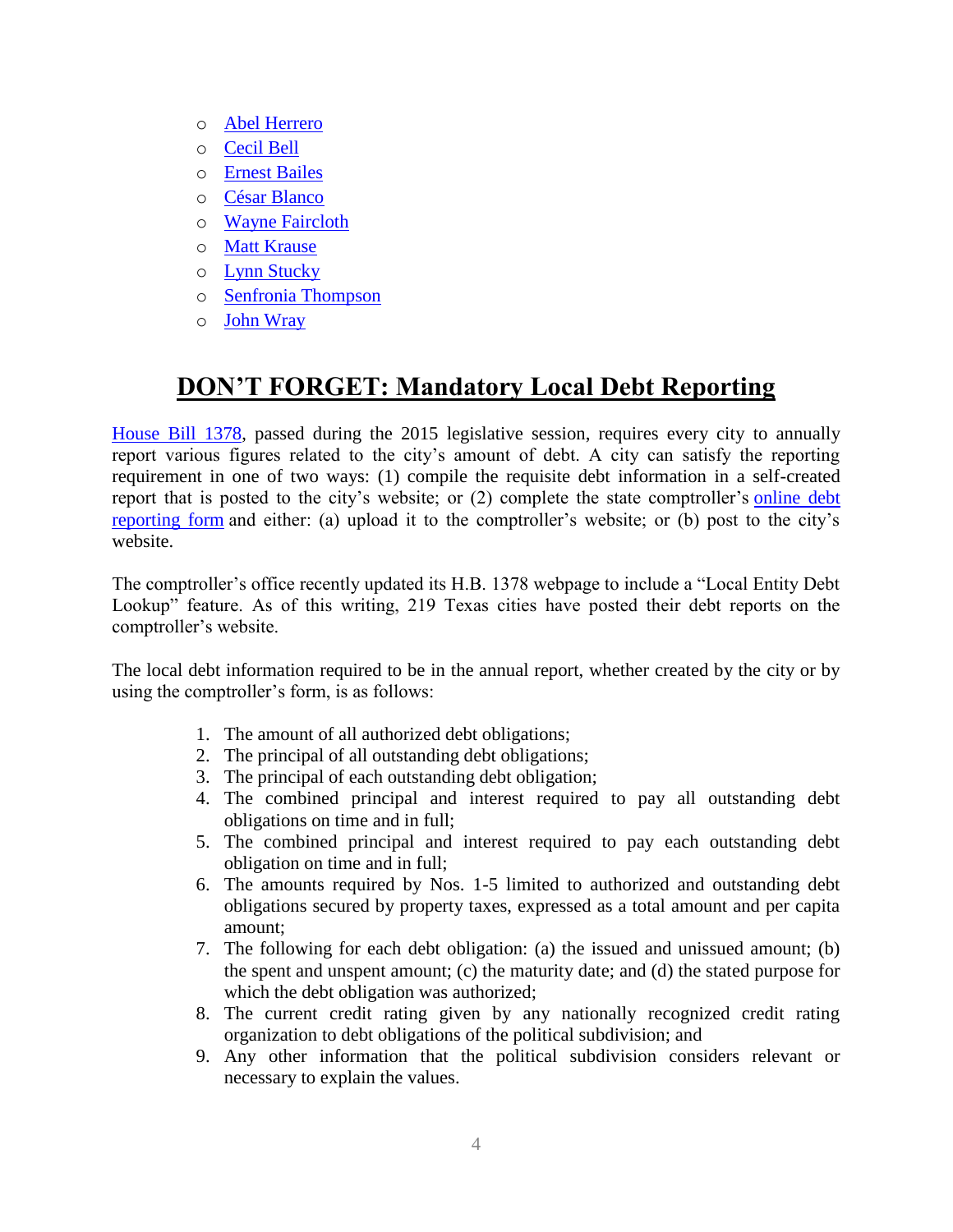The comptroller's office has posted a [draft version](https://www.comptroller.texas.gov/transparency/local/hb1378/docs/hb1378-draft-rules.pdf) of its administrative rules governing the reporting process. The draft indicates that deadlines for reporting will be: (1) within 210 days of the end of the city's fiscal year in 2016; and (2) within 180 days of the end of the most recently completed fiscal year after 2016. **Note: If the city's fiscal year ends September 30th, the comptroller's draft rules require that the report be submitted by April 28, 2017.**

Please contact Bill Longley, TML Legislative Counsel, with questions about the reporting requirements at [bill@tml.org](mailto:bill@tml.org) or (512) 231-7400.

### **Significant Committee Actions**

**H.B. 245 (Johnson)**, relating to the consequence for a law enforcement agency's failure to comply with reporting requirements for certain injuries or deaths caused by peace officers. Reported from the House Committee on Homeland Security and Public Safety.

**H.B. 907 (Shaheen)**, relating to a form prescribed by the secretary of state for certain petitions. Reported from the House Committee on Elections.

**H.B. 1704 (Kuempel)**, relating to the award of court costs and attorney's fees in actions to determine the applicability of certain local government regulations. Reported from the House Committee on Judiciary and Civil Jurisprudence.

**H.B. 1983 (Wray)**, relating to the eligibility of a firefighter or a peace officer for workers' compensation benefits for post-traumatic stress disorder. Reported from the House Committee on Business and Industry.

**H.B. 3193 (Alvarado)**, relating to the relationship between public employers and fire and police employees. Reported from the House Committee on Urban Affairs.

## **Significant Floor Actions**

**S.B. 451 (Hancock)**, relating to regulation of short-term rentals by municipalities and counties. Passed the Senate.

**S.B. 655 (Bettencourt)**, relating to certain notice of the extent of a municipality or its extraterritorial jurisdiction. Passed the Senate.

**S.B. 1215 (Hughes)**, relating to responsibility for the consequences of defects in the plans, specifications, or other documents for the construction or repair of an improvement to real property. Passed the Senate.

**S.B. 1248 (Buckingham)**, relating to municipal regulation of manufactured home communities. Passed the Senate.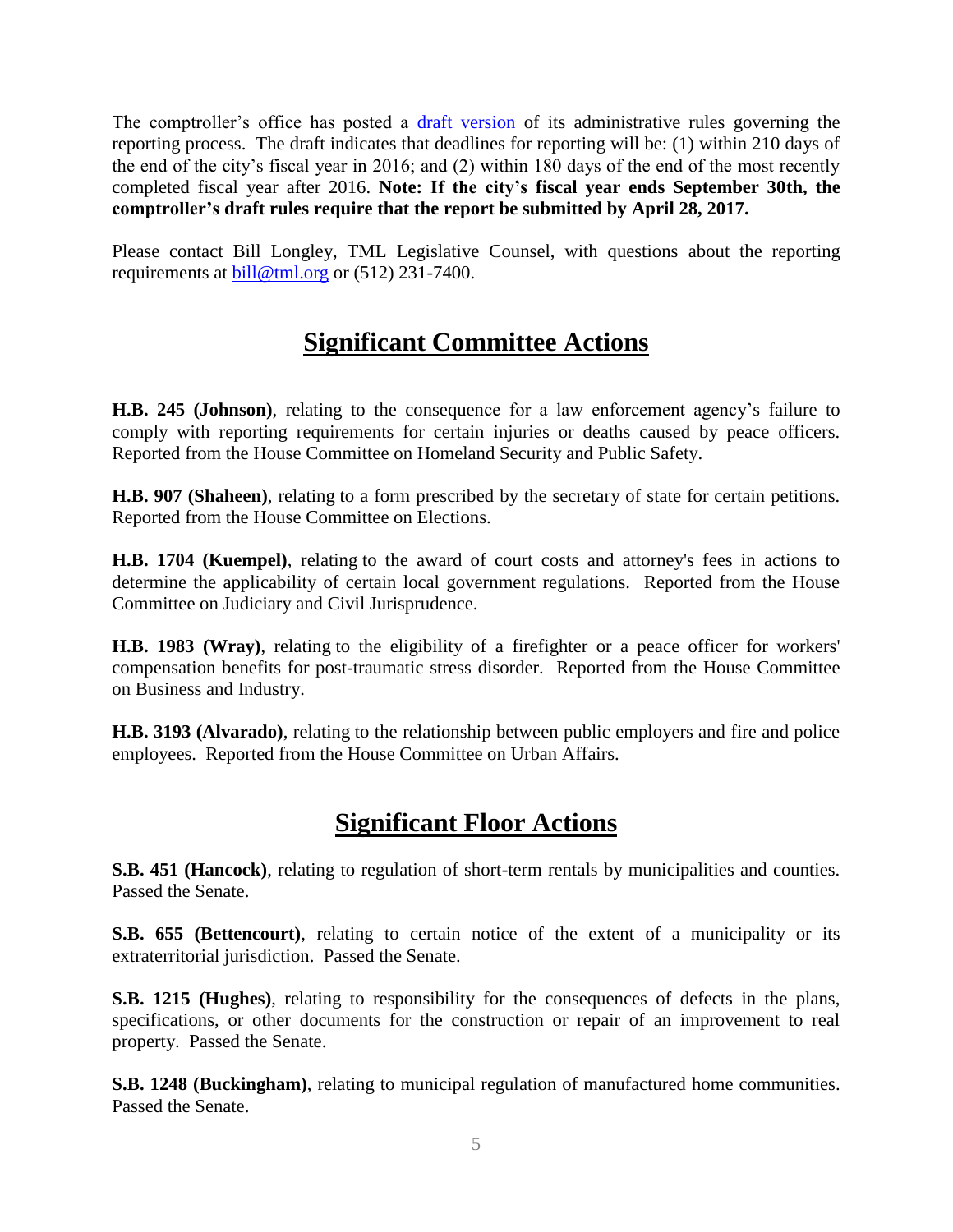**S.B. 1296 (Huffman)**, relating to the review of ballot proposition language for certain political subdivisions on elections. Passed the Senate.

**S.B. 1408 (Huffman)**, relating to the carrying of a handgun by certain first responders and volunteer emergency services personnel. Passed the Senate.

#### **City Officials Testify**

When the legislature is in session, nothing compares to the effectiveness of city officials testifying at the Capitol. City officials who take their time to travel to Austin to speak out on important city issues should be applauded by us all. The League extends its thanks to all those who have vigilantly represented cities during the legislative session.

- Buddy Garcia, Brownsville Public Utilities Board
- Byron Hebert, City Administrator, City of Katy
- Christopher Mosley, Senior Assistant City Attorney, City of Fort Worth
- Christopher Trusty, Garland Police Department
- Danny Earp, Councilmember, City of La Porte
- David Parsons, City Manager, City of Port Aransas
- Douglas Athas, Mayor, City of Garland
- Eric Friedland, Assistant City Attorney, City of San Antonio
- Fred Garcia, Clerk of the Court, San Antonio Municipal Court
- George Salzman, City Administrator, City of LaCoste
- James Jones, San Antonio Police Department
- Jessica Anderson, Houston Police Department
- Joe Zimmerman, Mayor, City of Sugar Land
- Joel Villarreal, Mayor, Rio Grande City
- John Bull, Presiding Judge, City of San Antonio Municipal Court
- Johnny Spires, Assistant Chief of Police, City of Pearland
- Joseph Molis, Director of Planning and Development, City of Harker Heights
- Lanny Lambert, City Manager, City of Converse
- Lucien Ball, City of Austin
- Lyle Grimes, Councilmember, City of Cedar Park
- Mark Sossi, City Attorney, City of Brownsville
- Michael Wolfe, Mayor, City of Hempstead
- Nathan Watkins, Assistant City Manager, City of Mont Belvieu
- Olin Lane, Mayor, City of University Park
- Randy Howell, University Park Fire Department
- Richard Aubin, Councilmember, City of Garland
- Richard Bunch III, Chairman, The Woodlands Township
- Robbie Corder, City Manager, City of University Park
- Scott Halty, Director of Resource Protection and Compliance, San Antonio Water System